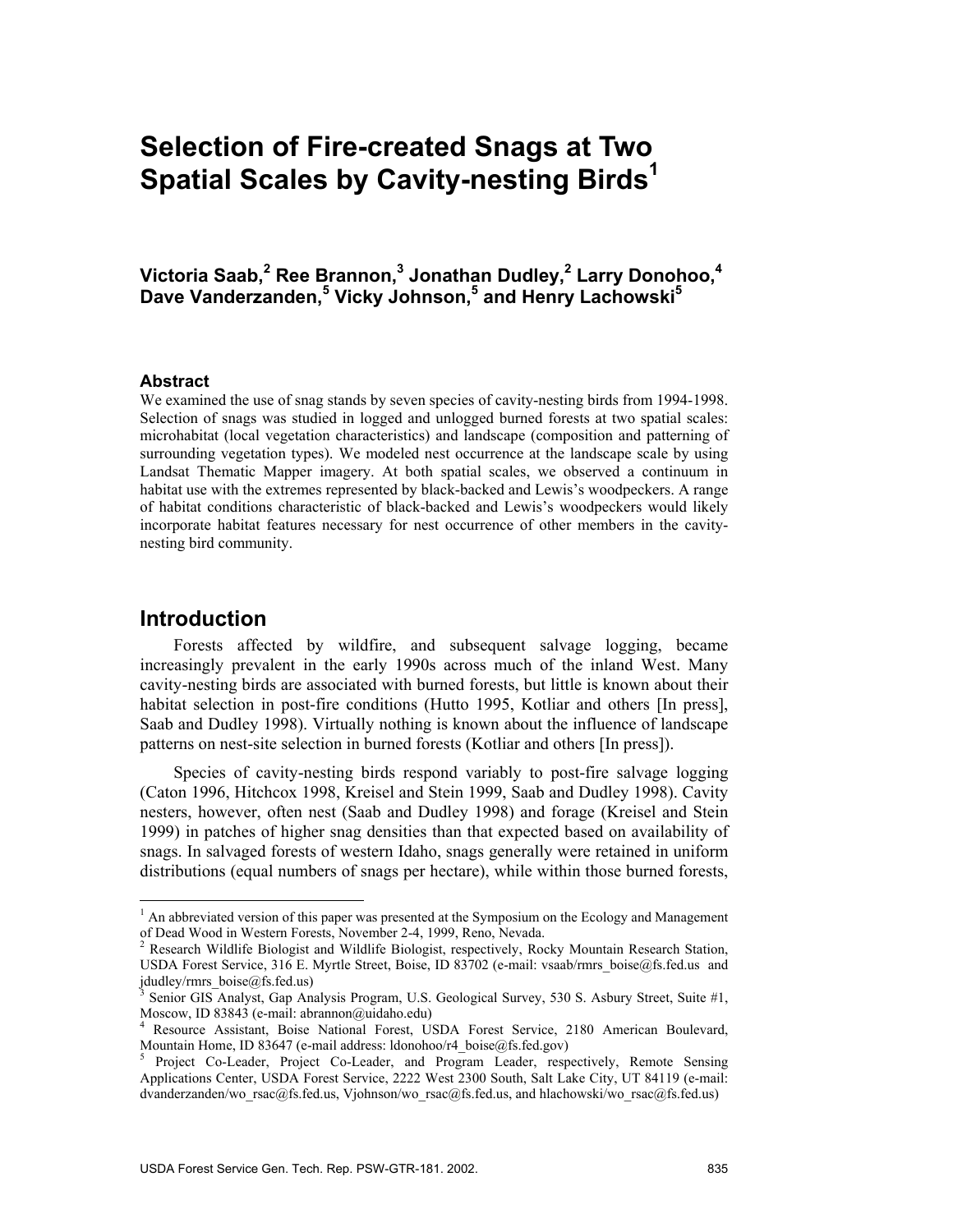we previously reported that cavity-nesting birds used clumps (stands) of snags for their nest sites (Saab and Dudley 1998). We suggested that salvage prescriptions could be improved to favor cavity-nesting birds by changing the distribution of snags retained (from uniform to clumped), even when the same number of snags are harvested.

In this paper, we examine the use of snags by cavity-nesting birds at both the microhabitat and landscape scales within burned forests. A landscape-level analysis is necessary to estimate the area (size) and distribution of snag stands selected by cavity nesters. A large-scale analysis, however, is difficult in burned forests because snag stands are not easily detected with remote sensing. We have three related questions that address the area and distribution of snag stands. First, is pre-fire vegetation classification a reasonable index to post-fire stands of snags at the microhabitat scale? Second, using pre-fire vegetation classification, what are the characteristics of snag stands surrounding nest sites at the landscape scale? Lastly, are patterns of nest-site selection at the landscape scale consistent with patterns at the microhabitat scale? Information developed from this study is intended to provide guidelines for post-fire, snag management that accommodates cavity-nesting birds at two habitat scales: microhabitat (nest site) and landscape (composition and patterning of surrounding vegetation cover types).

# **Study Area**

The study areas are in the Foothills and Star Gulch fires on the Boise National Forest in southwestern Idaho (Elmore, Ada, and Boise Counties). Elevation ranges from 1,100 meters to 2,400 meters. The Foothills fire was a moderate to highintensity crown fire during August/September 1992 that burned 104,328 hectares. Prior to the fire, about a third of the burn was forested and the remainder was shrub steppe. The Star Gulch Fire occurred in August 1994 and burned 12,350 hectares at various intensities, creating a patchy mosaic of green and burned forest. Because of the nature of these fires, most standing trees were snags.

Pre-fire overstory vegetation was dominated by ponderosa pine *(Pinus ponderosa)* community types at lower elevations and on southerly aspects, whereas Douglas-fir *(Pseudotsuga menziesii)* community types dominated at higher elevations and on northerly aspects.

We selected at least two replicates each in unlogged and logged treatments. Seven study sites averaged 680 hectares in size, based on the area treated, and were used to monitor cavity-nesting birds and vegetation in post-fire conditions. One unlogged and four logged study sites were used in the Foothills study area, while two unlogged study sites were located in the Star Gulch study area.

Salvage logging prescriptions on the Foothills Fire varied by aspect and management for big game security cover (Saab and Dudley 1998). Based on the average densities of standing snags in unlogged units, about 50 percent of smaller snags ( $> 23$  centimeters to  $\leq 53$  centimeters diameter breast height [dbh]) and 70 percent of larger snags ( $\geq$  53 centimeters dbh) were harvested in the salvage-logged units (Saab and Dudley 1998). Densities of small snags averaged 43 per hectare and large snags averaged 5 per hectare in logged units, whereas densities in unlogged units averaged 81 per hectare for small snags and 17 per hectare for large snags.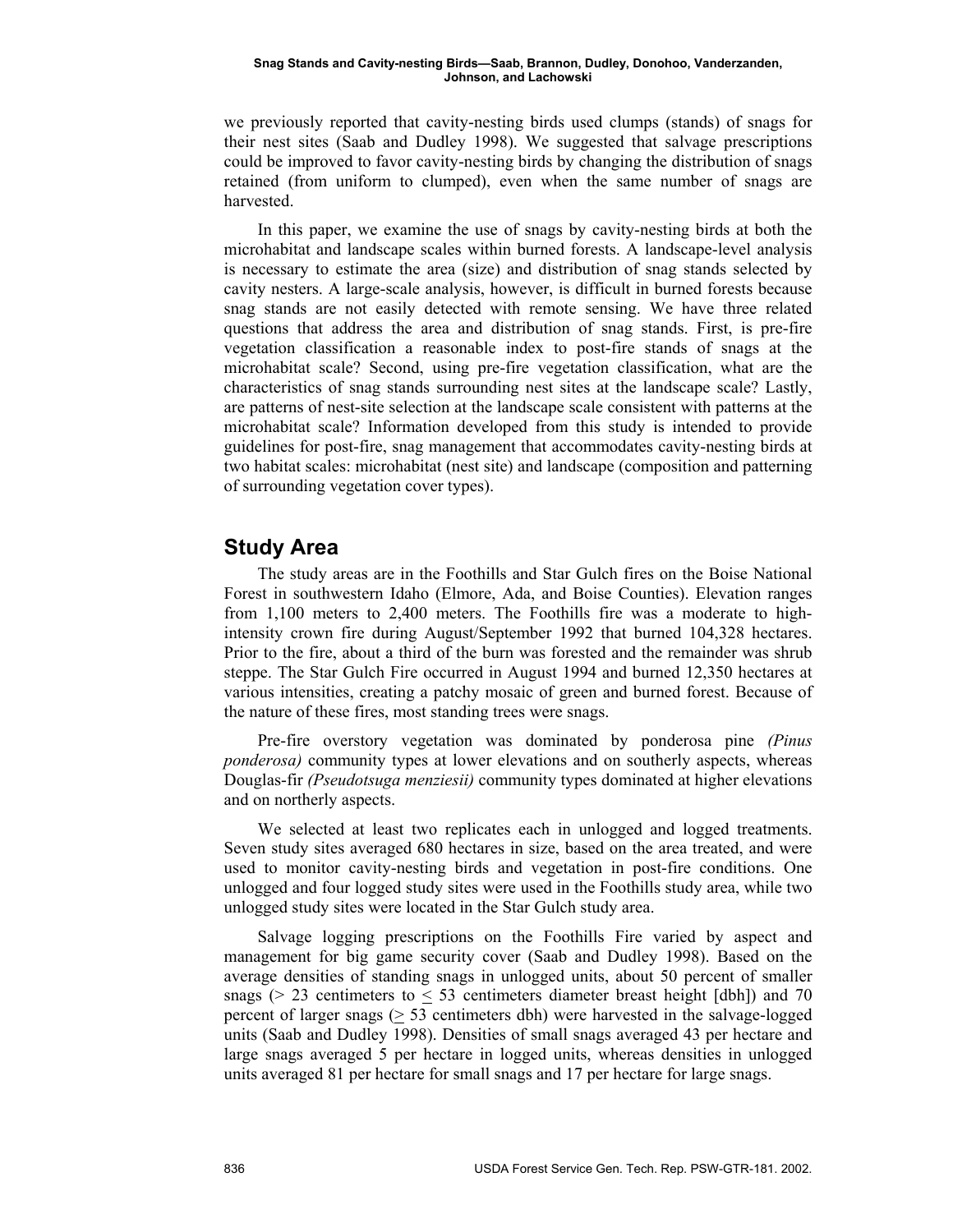# **Methods**

# *Nest Monitoring and Microhabitat Measurements*

Nest surveys for nine cavity-nesting birds *(table 1)* were conducted by walking 200 meter-wide belt transects during May through June 1994-1998. Transect length averaged 1.6 kilometers and number of transects per study site varied from 26 to 43. Nests were monitored every 3 to 4 days to determine status and fate. Methods for vegetation measurements and nest monitoring followed those described for BBIRD (Martin and Guepel 1993, Ralph and others 1993) with some modifications. The number and dbh of all snags > 23 centimeters were recorded within 11.3 meter-radius plots (0.04 hectare) centered at each nest tree. The same data were recorded at 89 non-nest random locations (40 in unlogged and 49 in logged treatments). Each nest tree and the center of each random location were geographically referenced by using a global positioning system (GPS), and data were exported into the geographic information system, ARC-INFO (Anonymous 1998).

**Table 1**―*Number of nests and non-nest random points monitored in burned ponderosa pine/Douglas-fir forests of western Idaho, 1994-1998.* 

| <b>Species</b>                             | Unlogged<br>Logged |          | Total |
|--------------------------------------------|--------------------|----------|-------|
|                                            |                    |          |       |
| American Kestrel <i>(Falco sparverius)</i> | 80                 | 20       | 100   |
| Lewis's Woodpecker (Melanerpes lewis)      | 305                | 50       | 355   |
| Hairy Woodpecker (Picoides villosus)       | 46                 | 135      | 181   |
| White-headed WP (Picoides albolarvatus)    | 4                  | 10       | 14    |
| Black-backed WP (Picoides arcticus)        | 6                  | 29       | 35    |
| Northern Flicker (Colaptes auratus)        | 87                 | 101      | 188   |
| Western Bluebird (Sialia mexicana)         | 130                | 60       | 190   |
| Mountain Bluebird (Sialia currucoides)     | 60                 | 132      | 192   |
| European Starling (Sturnus vulgaris)       | 31                 | $\theta$ | 31    |
|                                            |                    |          |       |
| Nest Total                                 | 749                | 537      | 1,286 |
| Non-nest Random Points                     | 49                 |          | 89    |

# *Vegetation Classification and Landscape Measurements*

Vegetation classification was derived from two Landsat Thematic Mapper (TM) images. Each TM pixel covers a 30-meter by 30-meter area. A pre-fire classification was mapped from a September 1991 image, and post-fire conditions were mapped from a September 1995 image. Aerial photography (1:16000) from July 1988 and August 1996 were used to assist in the classification process.

The vegetation classification had two components: (1) cover type, and (2) crown closure for each cover type. Decision rules for assigning cover types were derived from the Southwest and Central Idaho Ecogroups, who mapped 8 million hectares in southwestern Idaho (Redmond and others 1998). Cover types for our study included ponderosa pine, Douglas-fir, and a mix of ponderosa pine and Douglas-fir. The crown closure classes we used were: low ( $> 10$  to  $\leq 40$  percent), moderate ( $> 40$  to  $\leq$ 70 percent), and high (> 70 percent). Ninety-eight training sites were visited in the field to calibrate the classified images.

Landscape measurements were determined from ARC-INFO files by using the landscape metrics software FRAGSTATS (McGarigal and Marks 1995). Landscape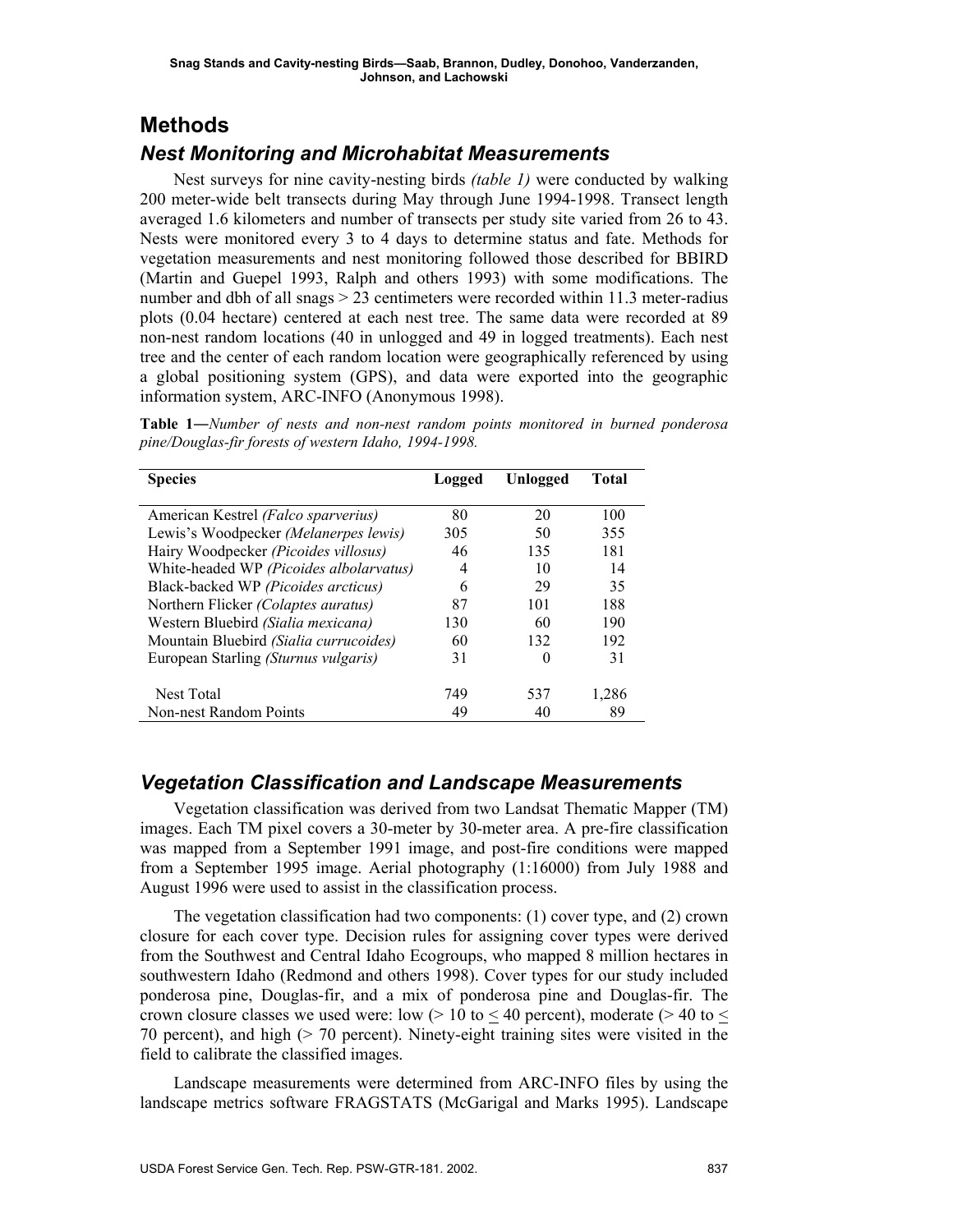analyses were conducted only for black-backed and Lewis's woodpeckers because at the microhabitat scale, these species represented different ends of a continuum in habitat use (see Saab and Dudley 1998). Landscape variables were measured within a 1,000-meter radius of nest trees and random points, an area (314 hectares) that encompasses the home range sizes of most songbirds (Hansen and Urban 1992) and some woodpecker species in the Pacific Northwest of U.S. (Dixon and Saab 2000), Goggans and others 1989, Garrett and others 1996).

 The resolution of TM imagery was too coarse for identifying stands of snags in the post-fire image. To describe stand area and distribution of snags and other landscape patterns, we developed a vegetation map by combining pre- and post-fire classifications. We used pre-fire cover type/crown closure as an index to post-fire composition and stand area of snags, based on nine cover type/crown closure classes: ponderosa pine/low, moderate, and high crown closure; Douglas-fir/low, moderate, and high crown closure; and ponderosa pine-Douglas-fir/low, moderate, and high crown closure. Based on earlier microhabitat findings (Saab and Dudley 1998), we wanted to know if high and moderate snag densities in burned forests at black-backed and Lewis's woodpecker nest sites, respectively, would correspond to high and moderate crown closure in pre-fire conditions.

For a measure of distribution of snag stands surrounding each nest and random point, we calculated the mean nearest neighbor and mean proximity index (McGarigal and Marks 1995) of like stands (same cover type/crown closure) for each of three cover types in moderate and high crown closures. Nearest neighbor was the mean distance (meters) to the nearest like stand, regardless of stand area, within the 1,000 meter-radius landscape circle. The mean proximity index considered the distance (meters) to and area (hectares) of like stands. This index measured both the degree of cover type isolation and the degree of fragmentation of the corresponding cover type within the 1,000 meter-radius landscape (McGarigal and Marks 1995).

### *Analyses*

At the microhabitat scale, type III sums of squares, analysis of variance (ANOVA; Anonymous 1996) was used to test for non-random selection of snag densities by comparing densities at nest sites with random sites. Differences in habitat measurements for microhabitat and landscape variables were considered significant at  $p < 0.05$ . Means are followed by  $+$  one standard error (SE).

For landscape analyses, we adopted the approach recommended by Burnham and Anderson (1998), i.e., we developed a "global" logistic regression model containing various landscape predictor variables that may have had important influences on nest occurrence of black-backed and Lewis's woodpeckers. Three global models were developed: nest occurrence of black-backed woodpecker vs. random points in unlogged units, nest occurrence of Lewis's woodpecker vs. random points in unlogged units, and nest occurrence of Lewis's woodpecker vs. random points in logged units. We were unable to model the response of black-backed woodpeckers to landscape features in logged units because of a small sample of nests (*n* = 6). Global models were tested for goodness of fit using the Hosmer and Lemeshow (1989) test. From the global model for each set of comparisons, we generated a subset of candidate models that contained various combinations of variables we deemed biologically relevant.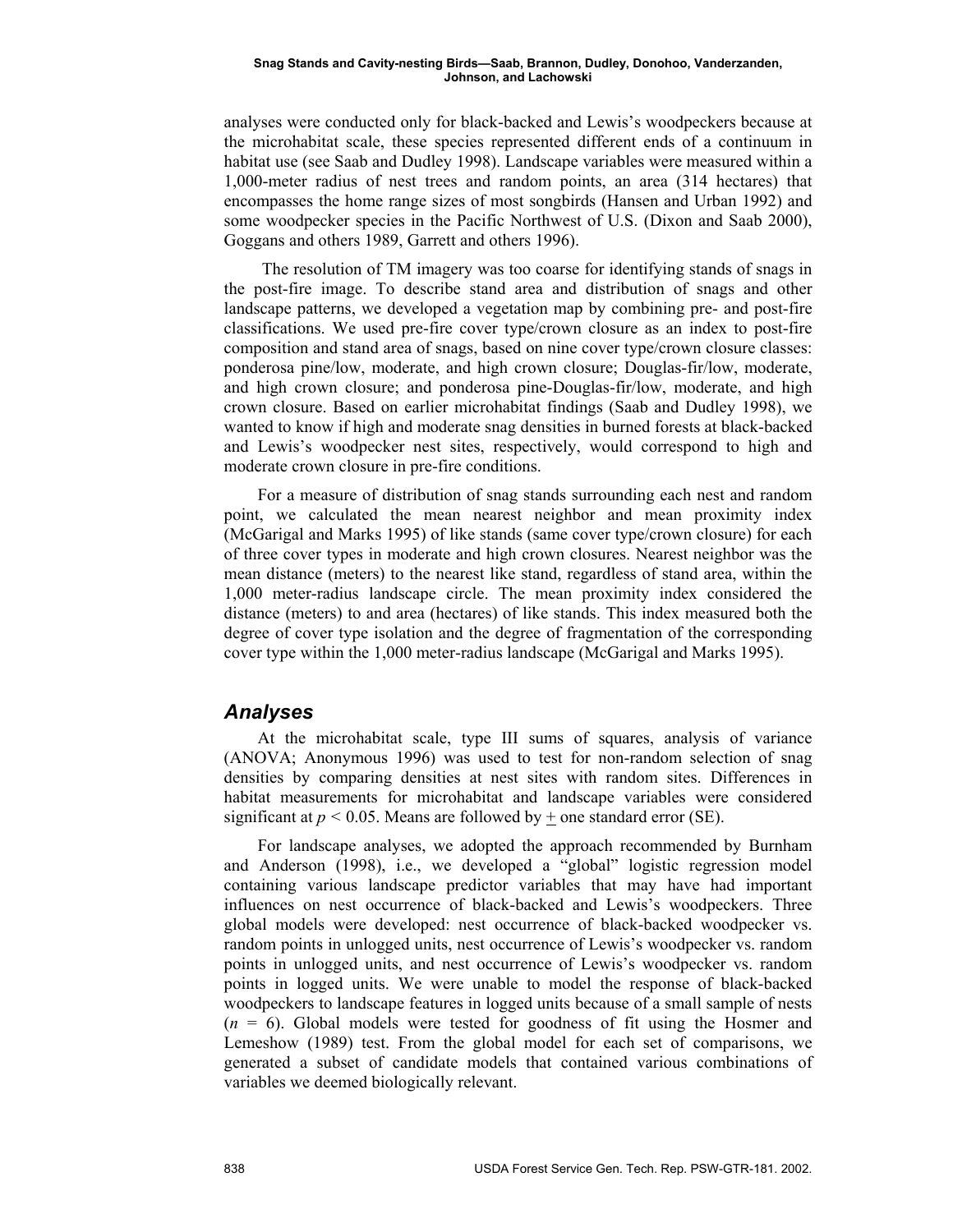We used the Akaike's Information Criterion (AIC; Akaike 1973) to rank candidate models and assess their relative plausibility given the data. AIC operates on the principle of parsimony (Box and Jenkins 1970), where the highest ranked models are those that best fit the data with the fewest parameters. The principle of parsimony states that there is an ideal point in the balance between increasing the number of parameters to decrease bias and decreasing the number of parameters to increase precision. We used PROC LOGISTIC in SAS (Anonymous 1996) to produce AIC values for all sets of candidate models. Once we selected the best candidate model based on the highest AIC value, standardized estimates derived from logistic regression were used to evaluate the relative importance of each landscape predictor variable to nest occurrence (cf. Manly and others 1993).

# **Results**

### *Microhabitat*

To date, microhabitat data have been analyzed for 1994-1996 (625 nests, 89 random sites). Based on these data, seven species selected nest sites with significantly higher snag densities than that measured at random sites in both logged (d.f. = 7, F = 7.2,  $p < 0.001$ ) and unlogged (d.f. = 7, F = 4.6,  $p < 0.001$ ) treatments *(fig. 1).* Snag densities were highest at black-backed woodpecker nest sites and lowest at random sites. Among cavity nesters, snag densities were lowest at Lewis's woodpecker nest sites, yet densities were still higher than those in the random unlogged controls. This suggests that cavity nesters as a group selected clumps (stands) of snags rather than uniformly-spaced snags (Saab and Dudley 1998).

Based on 1994-1995 data, we reported that cavity-nesting birds used larger diameter snags more than in proportion to availability (Saab and Dudley 1998). Among the woodpecker species, Lewis's woodpecker selected the largest diameter snags, whereas black-backed woodpecker used the smallest diameter snags. This pattern has continued through 1998: snag diameters were smallest for black-backed woodpecker and largest for Lewis's woodpecker *(fig. 2).* 

### *Landscape*

All global models adequately fitted the data (Hosmer and Lemeshow goodness of fit test,  $p > 0.5$ ). The selected model for black-backed woodpecker in unlogged units included 15 predictor variables *(table 2).* Statistically significant predictors were proximity of stands characterized by burned, ponderosa pine/high crown closure; proximity; and area of burned, Douglas-fir/high crown closure stands; and area of burned, Douglas-fir/low crown closure stands. Standardized estimates derived from logistic regression indicate the strength and nature of the relationship between the predictor variables and the response variable. The strongest positive standardized estimates indicated that area and proximity of burned, Douglas-fir/high crown closure stands were the best predictors of black-backed nest sites in unlogged landscapes, whereas one would be unlikely to find a nest in close proximity of burned ponderosa pine/high crown closure or in stands of Douglas-fir/low crown closure *(table 2).*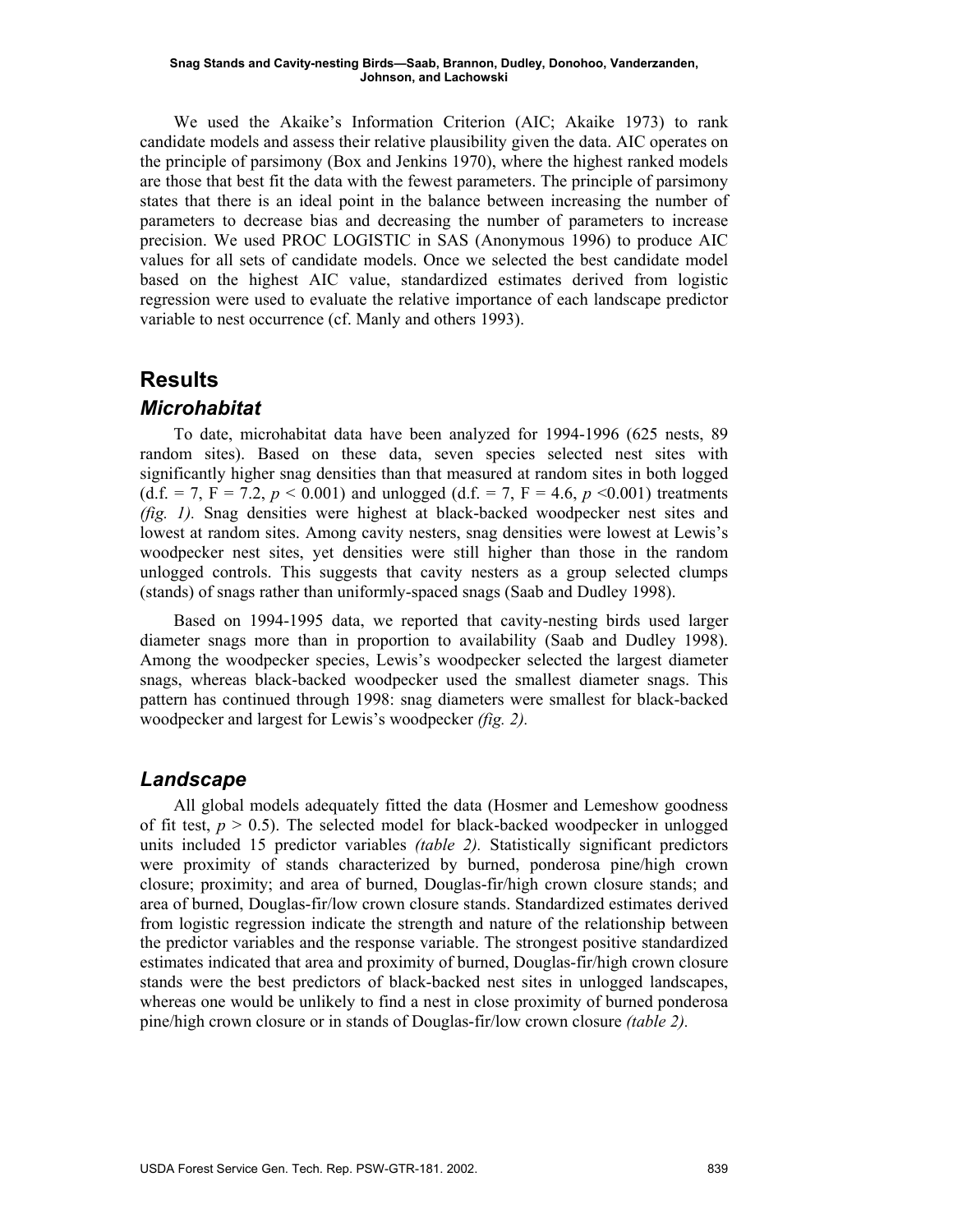

**Figure 1—Mean number of snags (> 23 cm dbh) per hectare (+ 1 SE) surrounding** nest trees and random trees based on microhabitat measurements during 1994- 1996. Sample size for each species is stated in parentheses.



**Figure 2**—Mean diameter  $(\pm 1 \text{ SE})$  at breast height of nest trees during 1994-1998. Sample size for each species is stated in parentheses.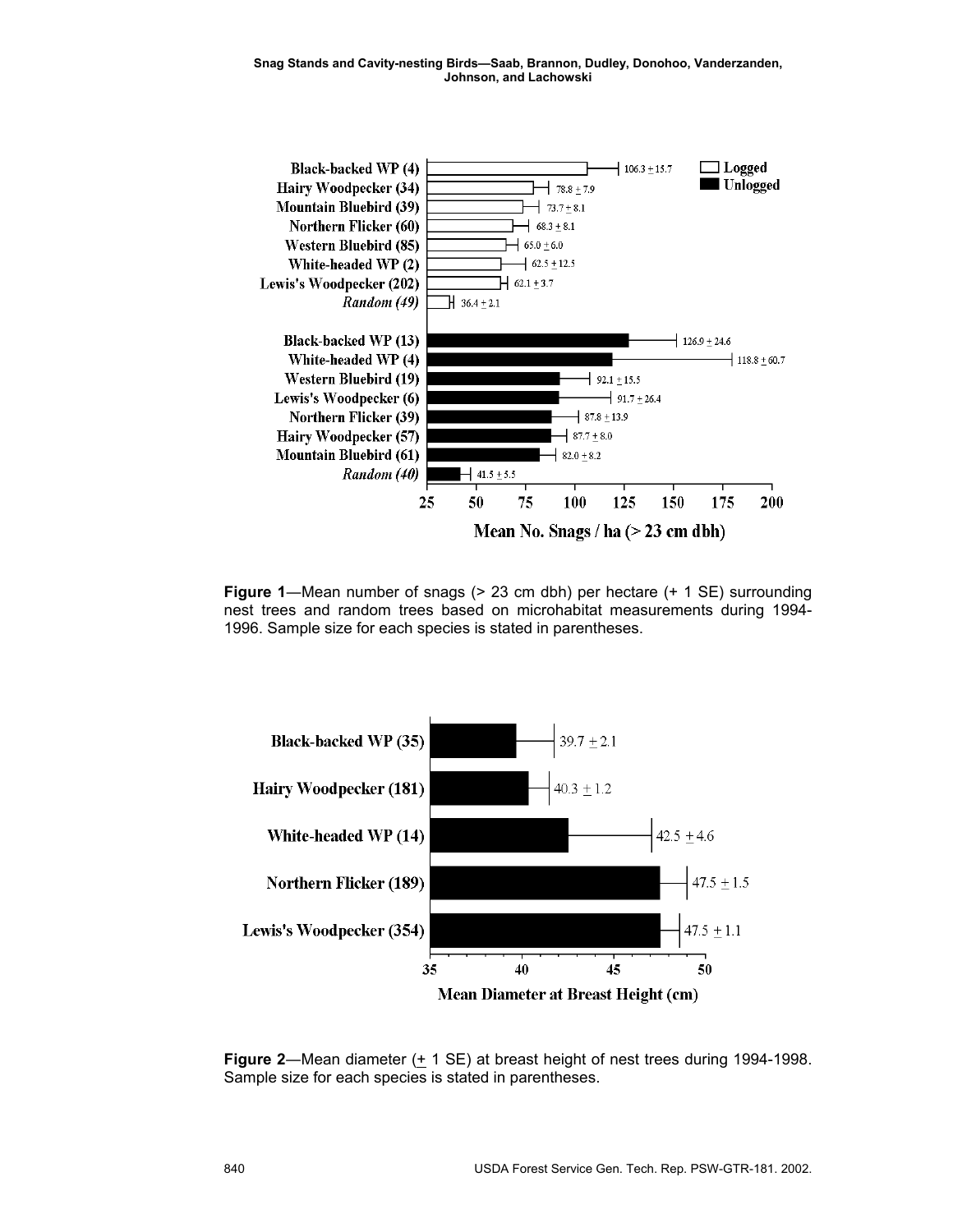*and logged).*  **Variable Parameter estimate SE Chisquare P Standardized estimate Unlogged Black-backed Woodpecker (n=29 nests) vs. Random (n=40 points)** Intercept 3.44 4.46 0.60 0.440 **Proximity Index-Ponderosa Pine High CC2 -2.14 0.79 7.27 0.007 -2.55** Proximity Index-Ponderosa Pine Moderate CC  $\qquad 0.02 \qquad 0.10 \qquad 0.05 \qquad 0.820 \qquad 0.13$ **Proximity Index-Doug-Fir High CC 0.34 0.13 6.60 0.010 2.27** Proximity Index-Doug-Fir Mod CC 0.27 0.69 0.16 0.690 0.22 Proximity Index-Ponderosa/Doug-Fir High CC  $-3.33$  1.83 3.31 0.070 -1.46 Proximity Index-Ponderosa/Doug-Fir Moderate CC -1.83 1.08 2.82 0.090 -1.09 Stand Area-Ponderosa Pine High CC  $-0.49$  0.29 2.97 0.080 -2.21 Stand Area-Ponderosa Pine Moderate CC  $\qquad -0.16$  0.17 0.80 0.370 -1.26 Stand Area-Ponderosa Pine Low CC  $\qquad 0.21 \qquad 0.12 \qquad 2.84 \qquad 0.090 \qquad 1.64$ **Stand Area-Doug-Fir High CC 0.47 0.21 4.90 0.030 4.64** Stand Area-Doug-Fir Moderate CC 0.61 0.34 3.04 0.080 1.36 **Stand Area-Doug-Fir Low CC -1.09 0.49 5.03 0.030 -11.7** Stand Area-Ponderosa Pine/Doug-Fir High CC  $0.56$  0.59 0.87 0.350 0.84 Stand Area-Ponderosa Pine/Doug-fir Low CC  $\qquad -0.03$   $0.17$   $0.03$   $0.860$   $-0.18$ Distance to High or Moderate CC  $-0.02$   $0.02$   $0.54$   $0.460$   $-0.24$ **Variable Parameter estimate SE Chisquare P Standardized estimate Unlogged Lewis's Woodpecker (n=50 nests) vs. Random (n=40 points)** Intercept 6.63 7.00 0.90 0.340 Nearest Neighbor-Ponderosa Pine Moderate CC  $-0.13$  0.08 2.38 0.120 -0.83 Nearest Neighbor-Doug-Fir Moderate CC  $-0.01$  0.07 0.03 0.860 -0.05 Nearest Neighbor-Ponderosa/Doug-Fir Moderate CC  $0.001$  0.05 0.00 0.990 0.009 **Proximity Index-Ponderosa Pine Moderate CC 0.12 0.06 4.03 0.040 0.77** Proximity Index-Doug-Fir Moderate CC 0.49 0.49 0.66 0.420 0.31 Proximity Index-Ponderosa/Doug-Fir Moderate CC  $-0.1$  0.57 0.03 0.870  $-0.05$ **Stand Area-Ponderosa Pine Moderate CC -0.22 0.11 3.83 0.050 -1.74** Stand Area-Ponderosa Pine Low CC 0.13 0.09 2.05 0.150 0.87 Stand Area-Doug-Fir Moderate CC  $\qquad -0.06$  0.18 0.09 0.760 -0.11 Stand Area-Doug-Fir Low CC -0.11 0.09 1.43 0.230 -1.08 Stand Area-Ponderosa Pine/Doug-fir Mod CC  $0.14$  0.22 0.45 0.500 0.49 Stand Area-Ponderosa Pine/Doug-fir Low CC  $\qquad -0.03$  0.08 0.11 0.740  $-0.17$ Distance to High or Moderate CC  $-0.03$  0.02 3.38 0.070  $-0.43$ 

**Table 2―***Selected models and coefficients derived from logistic regression for predictors of nest occurrence for black-backed woodpecker (unlogged) and Lewis's woodpecker (unlogged*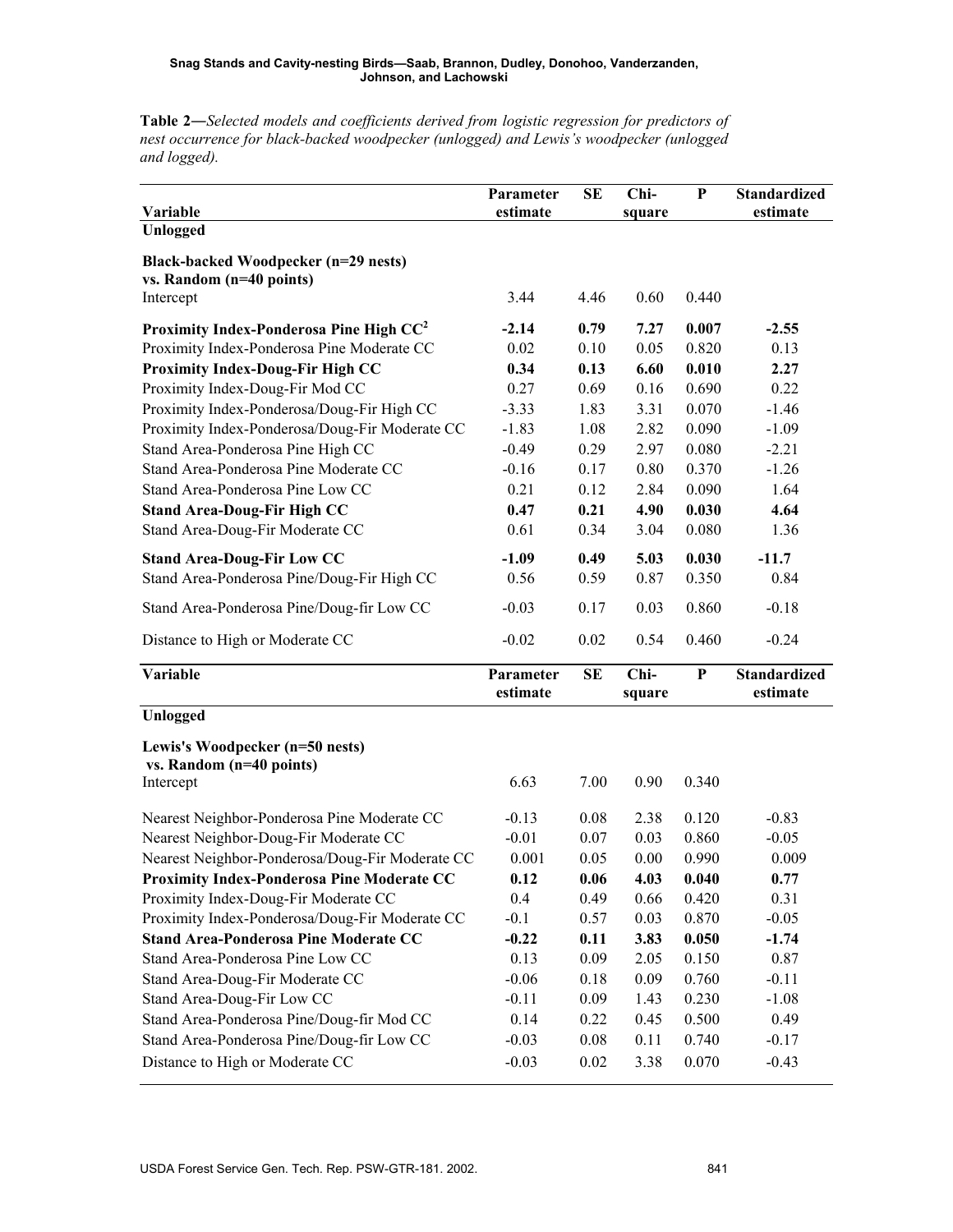| <i>(table 2 continued)</i>                                                              |                       |              |                  |                |                                 |
|-----------------------------------------------------------------------------------------|-----------------------|--------------|------------------|----------------|---------------------------------|
| Variable                                                                                | Parameter<br>estimate | <b>SE</b>    | $Chi-$<br>square | P              | <b>Standardized</b><br>estimate |
| <b>Logged</b>                                                                           |                       |              |                  |                |                                 |
| Lewis's Woodpecker (n=305 nests)                                                        |                       |              |                  |                |                                 |
| vs. Random (n=49 points)                                                                |                       |              |                  |                |                                 |
| Intercept                                                                               | 3.26                  | 1.40         | 5.36             | 0.020          |                                 |
| Nearest Neighbor-Ponderosa Pine High CC                                                 | $-0.03$               | 0.01         | 7.50             | 0.006          | $-0.27$                         |
| Nearest Neighbor-Ponderosa Pine/Doug-Fir High CC                                        | $-0.003$              | 0.00         | 1.60             | 0.200          | $-0.16$                         |
| <b>Stand Area-Ponderosa Pine High CC</b>                                                | 0.12                  | 0.06         | 3.71             | 0.050          | 0.51                            |
| Stand Area-Ponderosa Pine Moderate CC                                                   | 0.04                  | 0.05         | 0.48             | 0.490          | 0.22                            |
| Stand Area-Ponderosa Pine Low CC                                                        | $-0.02$               | 0.02         | 1.19             | 0.280          | $-0.24$                         |
| Stand Area-Doug-Fir High CC                                                             | $-0.02$               | 0.02         | 0.78             | 0.390          | $-0.19$                         |
| Stand Area-Doug-Fir Moderate CC                                                         | $-0.04$               | 0.07         | 0.27             | 0.600          | $-0.11$                         |
| Stand Area-Doug-Fir Low CC                                                              | 0.02                  | 0.03         | 0.26             | 0.600          | 0.07                            |
| Stand Area-Ponderosa Pine/Doug-Fir High CC<br>Stand Area-Ponderosa Pine/Doug-fir Mod CC | $-0.37$<br>0.39       | 0.09<br>0.15 | 16.04<br>6.90    | 0.001<br>0.009 | $-0.66$<br>1.2                  |
| Stand Area-Ponderosa Pine/Doug-fir Low CC                                               | $-0.09$               | 0.06         | 2.27             | 0.130          | $-0.45$                         |

<sup>1</sup> The highest standardized estimates are in bold, indicating the most important predictors of nest occurrence.

 $2^2$ CC = Crown closure. Cover types were in burned conditions. Variables represent mean values.

One goal of the multivariate analysis is to statistically adjust the estimated effects of each predictor variable in the model for differences in the distributions of and associations among the other predictor variables (Hosmer and Lemeshow 1989). When adjusting for other variables in the model, stand area of burned, Douglasfir/high crown closure was the most important variable in predicting the presence of black-backed woodpecker nests *(table 2).* Probability of nest occurrence was most consistently high for black-backed woodpecker when stand area of Douglas-fir/high crown closure was between 30 and 50 hectares *(fig. 3).* In landscapes where stand area was outside of this range, other landscape features necessary for nesting blackbacked woodpeckers were likely reduced in availability or absent. Nests were not present where stand area was less than 12 hectares, and probability was highly variable when stand area was between 12 and 25 hectares or when area was greater than 55 hectares *(fig. 3).* The average stand area within landscapes surrounding black-backed nests was  $37.16$  hectares  $\pm 3.41$ , whereas average stand area at random points was 24.87 hectares  $\pm$  3.7 *(fig. 4).* The stand area for all species of cavity nesters was between the areas measured for black-backed and Lewis's woodpeckers *(fig. 4),* a pattern similar to that reported at the microhabitat scale *(figs. 1, 2).*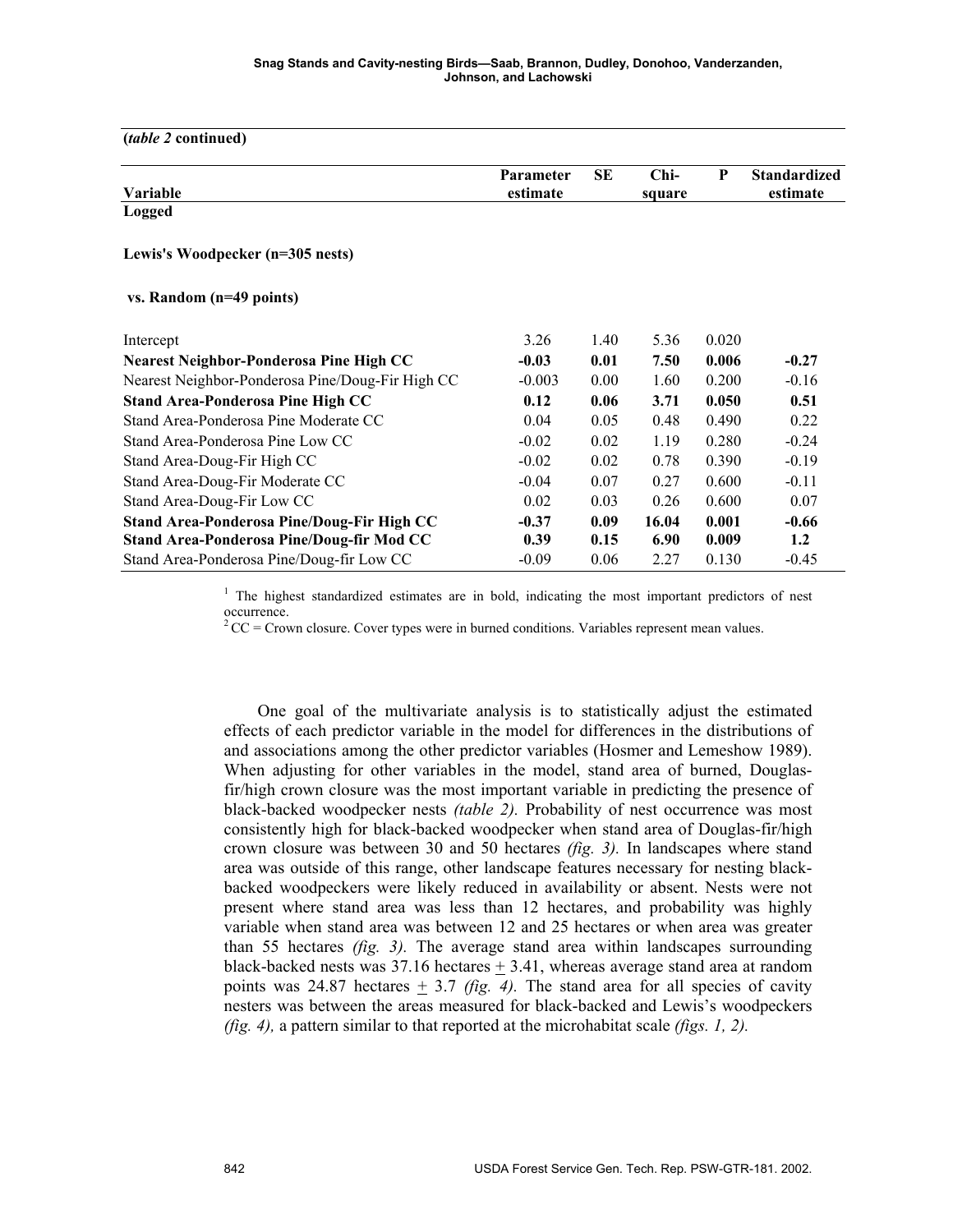

**Figure 3**―Scatter plot of the probability of black-backed woodpecker nest occurrence with stand area of burned, Douglas-fir/high crown closure areas. The scatter plot was adjusted for other landscape variables in the predictive model.



**Figure 4**―Based on measurements taken within landscape circles (1,000 meterradius circle) surrounding nest and random points. (A) Mean area of stands (+ 1 SE) characterized as burned, Douglas-fir/high crown closure, and (B) Mean proximity index (+ 1 SE) of burned, ponderosa pine/moderate crown closure. Sample size for each species is stated in parentheses.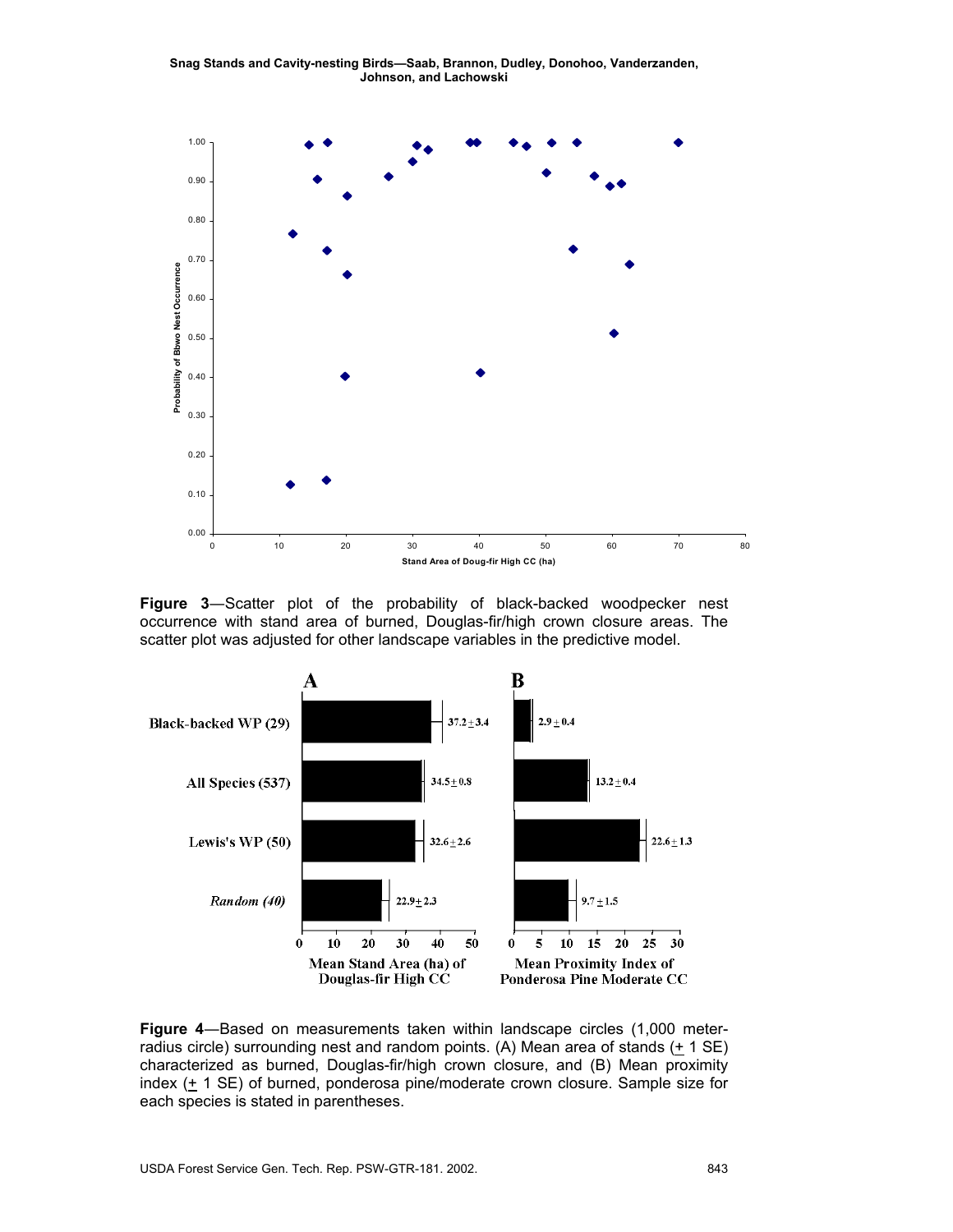The selected model for Lewis's woodpecker in unlogged units included 13 landscape predictor variables *(table 2).* The only statistically significant predictor of their nest occurrence was the proximity of burned stands characterized by ponderosa pine moderate crown closure, while area of these stands was nearly significant at  $p =$ 0.05. Standardized estimates revealed that the strongest relationship between Lewis's woodpecker and the predictor variables was a negative one with area of burned, ponderosa pine/moderate crown closure stands *(table 2).* The mean area of these stands was 33.56 hectares  $+1.53$  within nest landscapes, and 25.41 hectares  $+2.67$ within random landscapes. The positive relationship with proximity of this cover type suggests that burned, ponderosa pine/moderate crown closure stands were in close proximity of one another within landscapes surrounding Lewis's woodpecker nests *(fig. 4).* This variable was not important to black-backed woodpeckers or all species combined. Once again, measurements revealed a similar pattern as that reported at the microhabitat scale: Lewis's woodpecker was at one end of the continuum of habitat use and black-backed woodpecker at the other end *(fig. 4).*

Eleven landscape predictor variables were included in the selected model for Lewis's woodpecker within logged units *(table 2).* Statistically significant predictors and the nature of the relationship with Lewis's woodpecker were:

- Nearest neighbor of burned, ponderosa pine high crown closure stands, negative relationship.
- Area of burned, ponderosa pine high crown closure stands, positive relationship.
- Area of burned, ponderosa pine/Douglas-fir high crown closure, negative relationship.
- Area of burned, ponderosa pine/Douglas-fir moderate crown closure, positive relationship.

Based on standardized estimates, area of ponderosa/Douglas-fir moderate crown closure stands (mean =  $6.63$  hectares  $\pm$  0.16) was the most important variable in predicting nest occurrence of Lewis's woodpecker in logged units. Thus, regardless of cover type or treatment, moderate crown closure in a burned condition was the most important characteristic of a landscape feature in predicting the presence of a Lewis's woodpecker nest. The negative relationship with nearest neighbor of burned, ponderosa pine/high crown closure and the positive relationship with stand area of the same cover type/crown closure indicates that the close distribution (mean nearest neighbor = 61.9 meters  $\pm$  0.75) and large area (mean = 15.82 hectares  $\pm$  0.47) of these stands was also important for their nest site selection.

### **Discussion**

At the microhabitat scale, habitat use by black-backed and Lewis's woodpeckers was represented by different ends of a continuum. Compared to other cavity-nesting birds and random sites, black-backed woodpeckers selected nest sites with the highest densities of snags of relatively small diameters, whereas Lewis's selected nest sites with moderate densities of snags of large diameters. The microhabitat selection by black-backed woodpeckers that we observed in western Idaho is similar to that reported elsewhere in the Northern Rocky Mountains. Black-backed woodpeckers have consistently selected unlogged conditions of high snag densities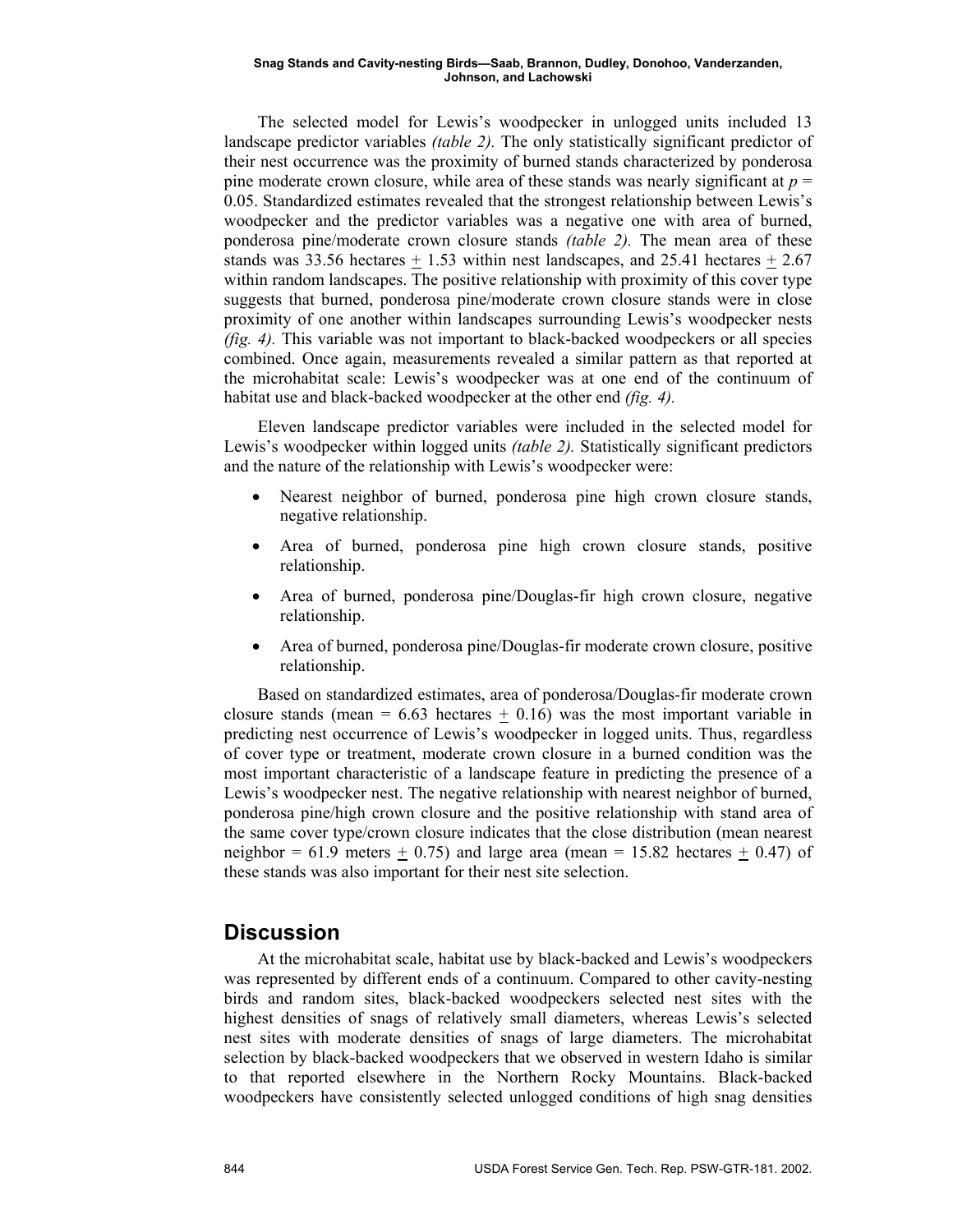for both nesting and foraging habitat (Caton 1996, Hitchcox 1996, Hoffman 1997, Hutto 1995, Kreisel and Stein 1999). Perhaps high snag densities provide greater foraging opportunities for this species (Saab and Dudley 1998) that feeds primarily on bark (Scolytidae) and wood-boring (Cerambycidae) beetles (Dixon and Saab 2000). In contrast, Lewis's woodpecker favors open woodlands, especially burned pine forests (Tobalske 1997, Saab and Vierling 2001). Unlike most woodpecker species, Lewis's woodpeckers are primarily aerial flycatchers during the breeding season. This species is thought to do well in burned forests because of the relatively open canopy that allows for shrub development and associated arthropod prey (Bock 1970), good visibility, and perch sites for foraging (Linder and Anderson 1998), and space for foraging maneuvers (Saab and Dudley 1998).

Pre-fire crown closure of live trees may serve as an index to post-fire stand densities of snags. One might expect that unburned stands of Douglas-fir with a high crown closure could result in burned high densities of snags with relatively small diameters. This was consistent with black-backed woodpecker nest-site selection at both the microhabitat and landscape scales in burned forests of western Idaho. Likewise, one might expect that unburned moderate crown closure stands of ponderosa pine and Douglas-fir could result in burned moderately dense stands of snags with relatively large diameters. This characterized nest-site selection by Lewis's woodpecker at the microhabitat and landscape scales. Patterns in nest-site selection at the landscape scale were consistent with patterns in nest-site selection at the microhabitat scale. Following the microhabitat data, landscapes used by nesting black-backed woodpeckers represented one end of a habitat continuum, while landscapes used by Lewis's woodpeckers represented the other extreme.

Because pre-fire vegetation classification was a reasonable approximation of post-fire stands of snags, we used Landsat TM images of pre- and post-fire conditions to characterize the area and spatial distribution of snags surrounding nest sites. In unlogged burned conditions, black-backed woodpeckers selected landscapes where large stands of Douglas-fir/high crown closure occurred in closer proximity than in landscapes surrounding random points. Lewis's woodpeckers chose burned landscapes where relatively small stands of ponderosa pine/moderate crown closure were in close proximity compared to average, unlogged conditions.

In logged areas, moderate crown closure was again an important feature of landscapes surrounding Lewis's woodpecker nests. Stand area, however, was smaller on average in logged compared to unlogged units. The close distribution and large stand area of ponderosa pine/high crown closure was another important characteristic of landscapes surrounding nests of Lewis's woodpecker in logged conditions. Stands of burned, ponderosa pine/Douglas-fir with moderate crown closure were the best predictor of Lewis's woodpecker nests.

# **Management Implications**

The continuum of habitat use by black-backed and Lewis's woodpeckers reported for the microhabitat scale was consistent at the landscape scale. This suggests that management for cavity nesters should be considered not only at the local, stand level but also at larger spatial scales. At both scales, we found that a range of habitat conditions characteristic of black-backed and Lewis's woodpeckers would likely incorporate habitat features necessary for nest occurrence of other members in the cavity-nesting bird community.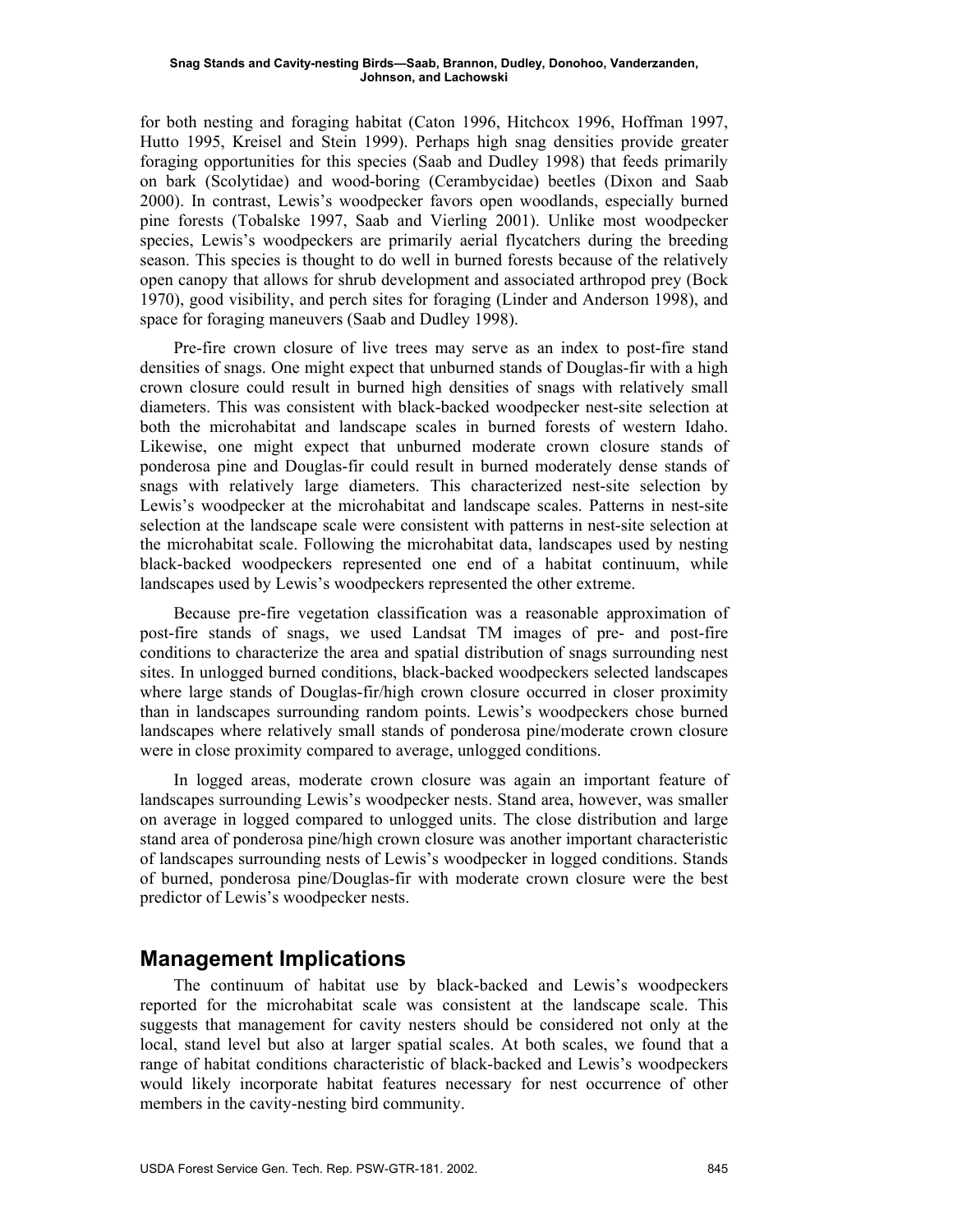Our data suggest that pre-fire vegetation classification can be used to develop design criteria for cavity-nesting birds in post-fire salvage logging projects. We can manage for a diversity of species across burned landscapes by maintaining a continuum of habitat features. Unlogged landscapes with large, dense stands of Douglas-fir snags in close proximity to one another were typical of black-backed woodpeckers. Partially logged landscapes were favored by Lewis's woodpeckers, although they selected unlogged conditions for nesting habitat as well. Burned landscapes used by nesting Lewis's woodpeckers were primarily composed of closely distributed, small to medium-sized stands of ponderosa pine/moderate crown closure.

Our future work will be focused on examining the relationships between pre-fire crown closure (from remote sensing) and post-fire snag densities and diameters (from our microhabitat measurements). Determining these relationships will assist not only in developing design criteria for post-fire salvage logging but also in generating stand exam information based on remote sensing data. Future work also will include developing probabilities of nest occurrence for each species using landscape variables and examining the influence of landscape variables on nest success.

# **Acknowledgments**

The Rocky Mountain Research Station's (RMRS) Boise Laboratory and the Remote Sensing Applications Center (RSAC), both of the USDA Forest Service, contributed most of the funding for this study. Additional support was provided by the Boise National Forest (BNF), Intermountain and Pacific Northwest (R6) Regions of the Forest Service, the University of Idaho, and the University of Colorado. The Mountain Home Ranger District of the BNF assisted with logistics. We acknowledge the following Forest Service employees who helped with the development, data analysis, and critical reviews of the study: Bill Thompson (RMRS), Christina Hargis (Washington Office), Carey Crist (BNF), Kathy Geier-Hayes (BNF), Kim Mellen (R6), and Paul Maus (RSAC). Field assistance was provided by Dan Shaw, Holiday Sloan, Jennifer Chambers, Gary Vos, Danielle Bruno, Christa Braun, Lottie Hufford, David Wageman, Steve Breth, and Suzanne DiGiacomo, Colette Buchholtz, Janine Schroeder, Jim Johnson, Joshua Bevan, Melissa Pearcy, Audra Serrian, Jennifer Mark, Joshua Schmidt, Douglas Kahill, and Mark Uranga.

### **References**

- Akaike, H. 1973. **Information theory and an extension of the maximum likelihood principle.** In: Petrov, B. N.; Csake, F., eds. Second international symposium on information theory Budapest, Hungary: Akademiai Kiado; 451 p.
- Anonymous. 1996. **SAS/STAT software: changes and enhancements, through version 6.11.** Cary, North Carolina: SAS Institute, Inc.
- Anonymous. 1998. **ARC version 7.2.1 patch 1.** Redlands, CA: Environmental Systems Research Institute, Inc.
- Bock, Carl E. 1970. **The ecology and behavior of the Lewis Woodpecker.** University of California Publications in Zoology, vol. 92. Berkeley: University California Press; 100 p.
- Box, G. E. P.; Jenkins, G. M. 1970. **Time series forecasting: forecasting and control.** London, United Kingdom: Holden-Day; 553 p.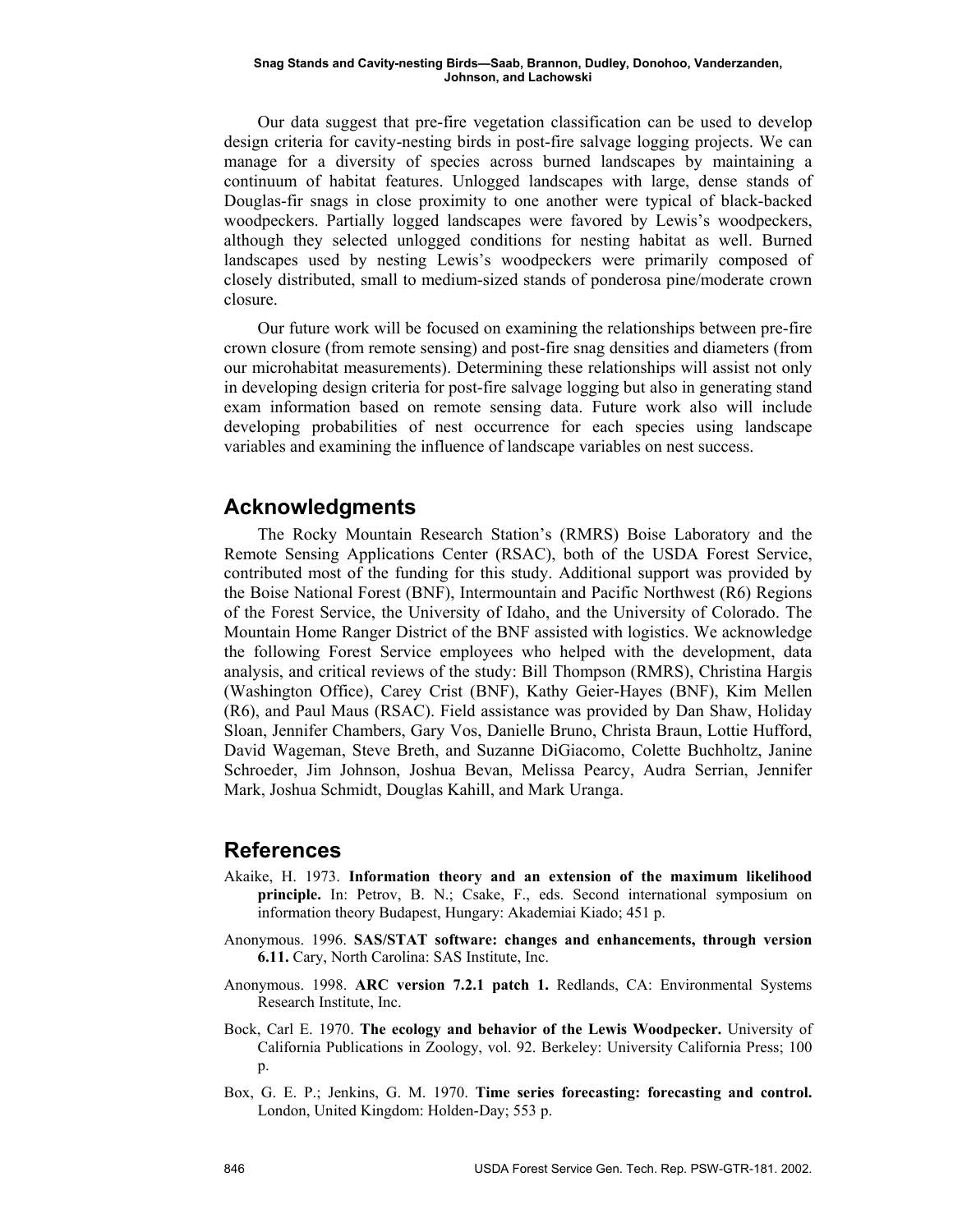- Burnham, Ken P.; Anderson, David R. 1998. **Model selection and inference: a practical information theoretic approach.** New York: Springer-Verlag; 353 p.
- Caton, Elaine L. 1996. **Effects of fire and salvage logging on the cavity-nesting bird community in northwestern Montana.** Missoula: University of Montana; Ph.D. dissertation.
- Dixon, Rita D.; Saab, Victoria A. 2000. **Black-backed Woodpecker (***Picoides arcticus***).** In: Poole, A.; Gill, F., eds. The birds of North America, No. 509. Philadelphia, PA: The Academy of Natural Sciences; and Washington DC: The American Ornithologists' Union.
- Garrett, Kimball L; Raphael, Martin G.; Dixon, Rita D. 1996. **White-headed Woodpecker**  *(Picoides albalarvatus).* In: Poole, A.; Gill, F., eds. The birds of North America, No. 252. Philadelphia, PA: The Academy of Natural Sciences; and Washington DC: The American Ornithologists' Union.
- Goggans, Rebecca; Dixon, Rita D.; Seminara, L.C. 1989. **Habitat use by three-toed and black-backed woodpeckers, Deschutes National Forest, Oregon.** Oregon Department of Fish and Wildlife, Nongame Wildlife Program, Tech. Report 87-3-02; 43 p.
- Hansen, Andrew J.; Urban, D. L. 1992. **Avian response to landscape pattern: the role of species' life histories.** Landscape Ecology 7: 163-180.
- Hitchcox, Susan M. 1998. **A comparison of abundance, nesting success, and nest-site characteristics of cavity-nesting birds in salvage-logged and uncut patches with a burned forest in northwestern Montana.** In: Pruden, T. L.; Brennan, L. A., eds. Fire in ecosystem management: shifting the paradigm from suppression to prescription. Tall timbers fire ecology conference proceedings No. 20. Tallahassee, FL: Tall Timbers Research Station; 365.
- Hoffman, Nancy. 1997. **Distribution of Picoides woodpeckers in relation to habitat disturbance within the Yellowstone area.** Bozeman: Montana State University; Master's thesis.
- Hosmer, D. W.; Lemeshow, S. 1989. **Applied logistic regression.** New York: John Wiley and Sons; 307 p.
- Hutto, Richard L. 1995. **Composition of bird communities following stand-replacement fires in northern Rocky Mountain (U.S.A.) conifer forests.** Conservation Biology 9: 1041-1058.
- Kotliar, Natasha B.; Hejl, Sallie; Hutto, Richard; Saab, Victoria; Melcher, Cynthia McFadzen, Mary. [In press]. **Effects of wildfire and post-fire salvage logging on avian communities of western forests in the United States.** Cooper Ornithological Society, Studies in Avian Biology.
- Kreisel, I. J.; Stein, S. J. 1999. **Bird use of burned and unburned coniferous forests during winter.** Wilson Bulletin 111: 243-250.
- Linder, K. A.; Anderson, S. H. 1998. **Nesting habitat of Lewis' woodpeckers in southeastern Wyoming.** Journal of Field Ornithology 69: 109-116.
- Manly, B.; McDonald, L.; Thomas, D. 1993. **Resource selection by animals.** London, England: Chapman and Hall.
- Martin, Thomas E.; Geupel, Geoff R. 1993. **Nest monitoring plots: methods for locating and monitoring success.** Journal of Field Ornithology 64: 507-519.
- McGarigal, Kevin; Marks, Barbara J. 1995. **FRAGSTATS: spatial pattern analysis program for quantifying landscape structure.** Gen. Tech. Rep. PNW-351. Portland, OR: Forest Service, U.S. Department of Agriculture.